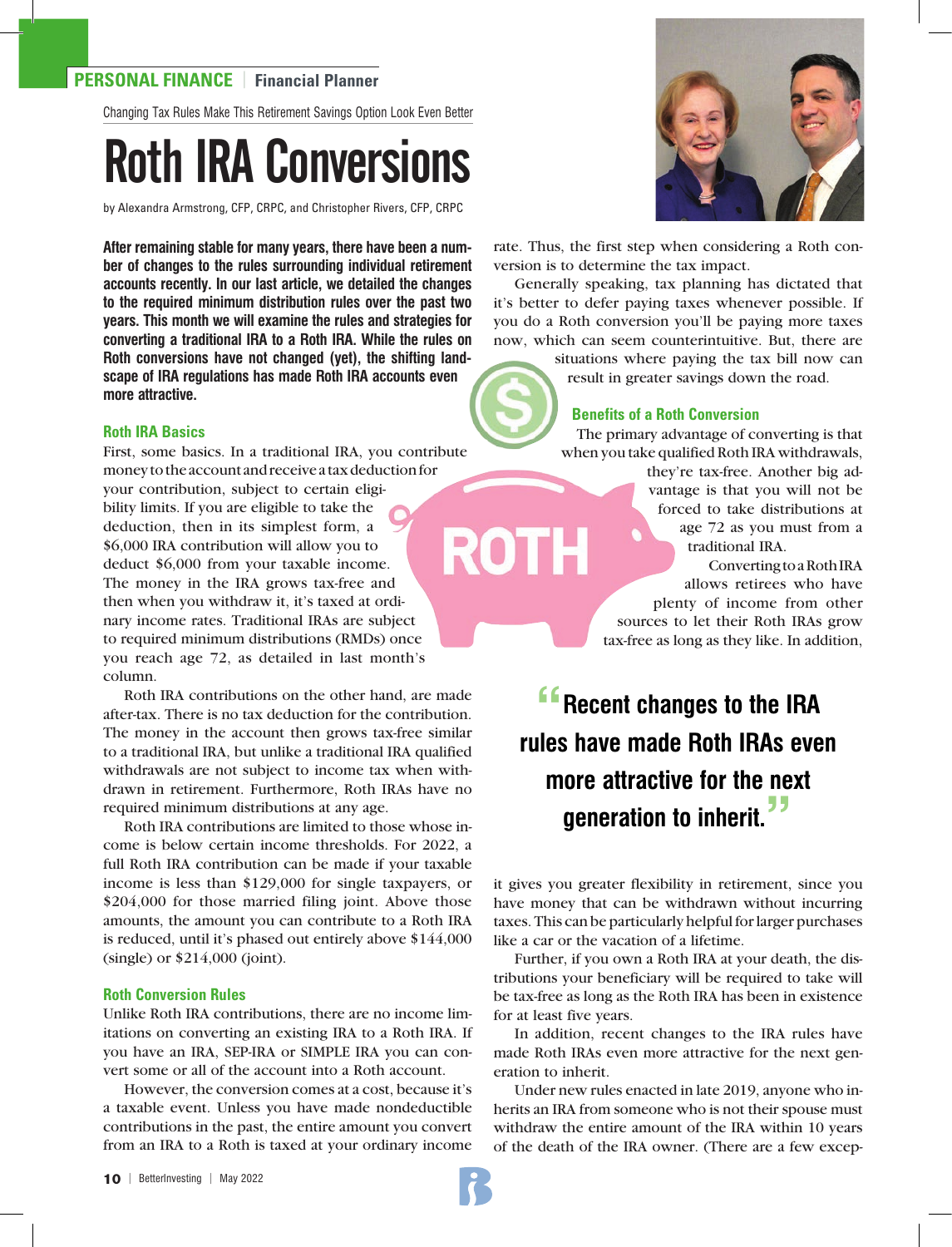tions to this rule that we covered in our June 2021 column on beneficiaries.)

Thus, heirs who inherit large or even modest IRA accounts will have a significant tax burden within 10 years, as they draw out the money at ordinary income tax rates. This can be especially onerous for higher earners who don't need the money but are forced to empty the account and pay taxes anyway.

Roth IRAs are subject to this 10-year rule as well, but again all Roth IRA distributions are tax-free. Therefore, the heirs can avoid the heavy tax burden that comes with emptying a retirement account over a shorter period of time.

#### **Disadvantages of a Roth Conversion**

Of course, the primary disadvantage of converting to a Roth IRA is the taxes you have to pay upfront. Keep in mind that a taxable conversion not only increases your taxable income, which may push you into a higher tax bracket, but it also increases your adjusted gross income (AGI), which is the basis for many underlying tax calculations.

For example, a higher AGI may cause you to lose some of your personal exemptions and itemized deductions. Social Security benefits are taxed for those with higher levels of income, as are capital gains, and Medicare Part B premiums increase as your AGI rises. The good news is that you can choose how much of your IRA to convert, which allows you some degree of control over the tax impact.

In order to assess the true cost of a Roth conversion, you really need to use income tax software or consult your tax adviser. There are some online calculators but we caution if you use one, be sure you understand the underlying assumptions used to produce the results.

Most Roth conversion analyses focus on a comparison of your tax bracket today and your tax bracket in the future. They point out that if you expect to be in a higher tax

bracket in the future, it makes sense to pay taxes now at the lower rate. There is some guesswork involved as to where tax rates will be in the future, but historically speaking today's tax rates are relatively low and may not always remain that way.

## **Planning Opportunities and Roth Conversions**

In general, a Roth conversion makes the most sense if you expect to be in a higher tax bracket in retirement or you don't anticipate needing the money to live on when you retire. This allows you to avoid the required minimum distributions and the taxes associated with them. It also makes sense if you plan to retire to a different state with higher income taxes than your current home state.

A conversion can also be a wealth transfer tool for individuals who want to leave a tax-free retirement asset to children or grandchildren, as they will not be burdened with larger taxable withdrawals upon inheriting the account.

In general, it's not a good idea to convert to a Roth IRA unless you have enough non-IRA money to pay those taxes. If you take money out of your IRA to pay the tax, it'll be harder for the Roth IRA to be worth more to you in the long run. Further, if you're under age 59½ you'll owe a 10% early withdrawal penalty on any amount you withdraw from your IRA to pay the taxes.

When considering a conversion, it's important to have a clear view of your taxable income and tax bracket. Rather than convert your entire IRA, one strategy is to convert enough to "fill up" your current tax bracket.

For example, if a single person has taxable income of \$150,000, she is in the 22% tax bracket, which applies to taxable income up to \$178,150 in 2022. In this case, she could convert \$28,150 from a traditional IRA to a Roth IRA and pay a 22% tax on the conversion. By remaining below the 24% bracket, the overall tax burden of the conversion is lower and

the potential for tax savings in the future is greater.

For those who retire before age 72, there can be a "sweet spot" for Roth conversions. Depending on your situation, if you retire at say age 66, you may be in a lower tax bracket for several years, before you reach age 72 and begin taking RMDs. In addition, if you delay taking Social Security until age 70, you may have several years when you can convert a portion of your IRA each year at low tax rates.

#### **Backdoor Roth Contributions**

One additional strategy built on Roth conversions may not be available for long. As noted above, for those in higher income levels, annual contributions to Roth IRAs are phased out. But currently there is a loophole in the tax code, nicknamed the "backdoor Roth" that enables anyone to contribute to a Roth IRA each year.

In short, the taxpayer who earns too much to contribute to a Roth directly instead can make a nondeductible contribution to a traditional IRA. The taxpayer can then convert that account to a Roth IRA shortly thereafter. Because she did not deduct the traditional IRA contribution, the entire amount is tax-free, with one major caveat.

If you have an existing traditional IRA account, you can still do this, but you may owe some tax on the conversion. When converting to Roth, the Internal Revenue Service looks at the value of all of your IRA accounts. If you own a traditional IRA account and attempt this strategy, the IRS may consider a portion of the conversion taxable. Thus it works best if your retirement savings are in a company-sponsored plan and you open a separate IRA solely for the purpose of making a backdoor Roth contribution.

This loophole has been debated for years and may finally be closing. If you're phased out of the Roth IRA contribution, you might want to do

*Continued on Page 13*